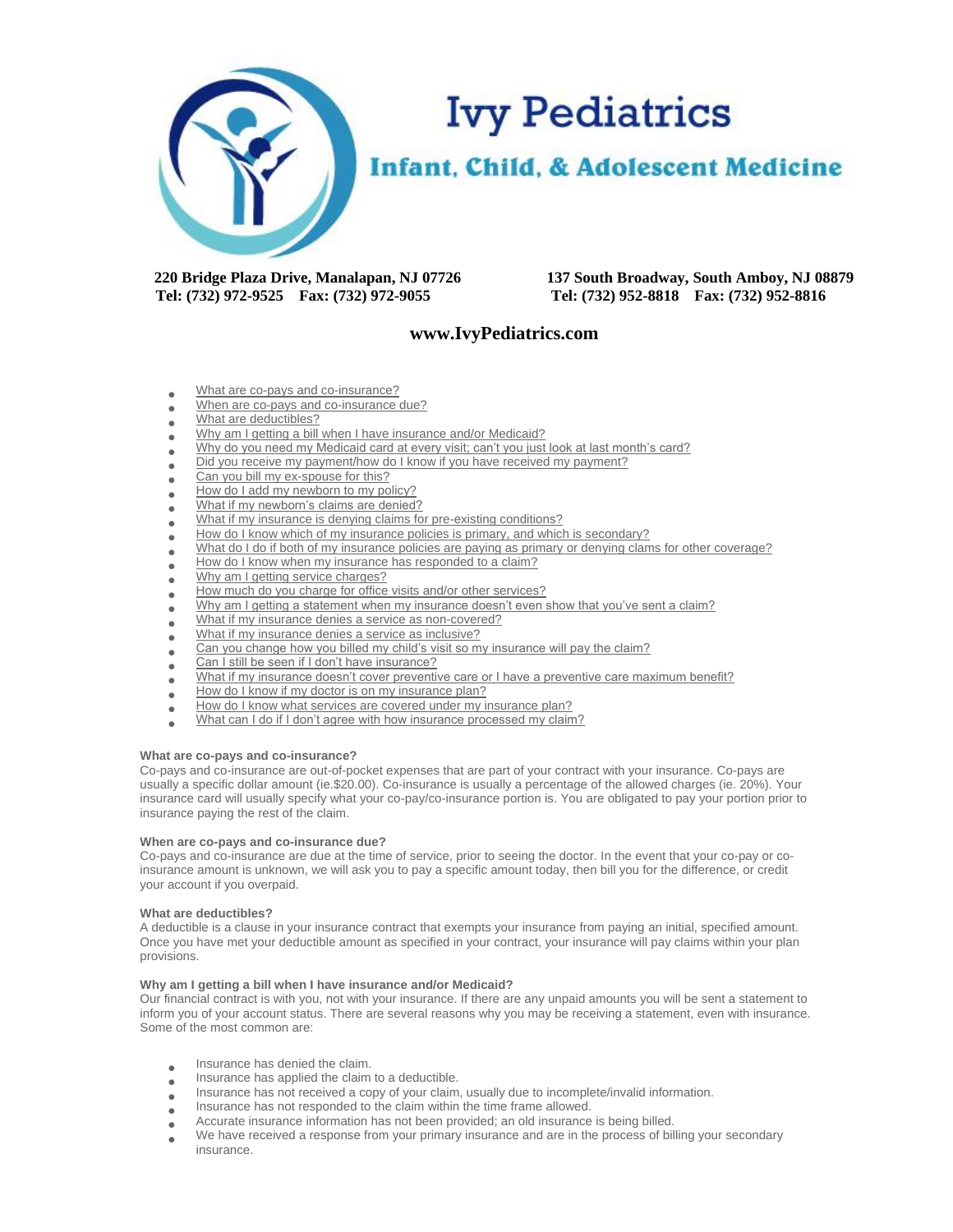$\blacksquare$ Insurance has processed the claim and left a higher co-pay or co-insurance amount than what was paid at the time of service.

# **Why do you need my Medicaid card at every visit; can't you just look at last month's card?**

Medicaid eligibility goes from month-to-month so we require a copy of your child's card to make sure we can accept your benefits as listed. The Medicaid card itself also states "This card must be presented before receiving Medicaid services". We cannot bill using previous month's Medicaid card because, although the Medicaid number is usually the same, the HMO, PCP and other critical information may have changed, and those changes may affect your benefits or our ability to accept the card. Presenting a copy of the current month's Medicaid card is also for your protection. If Medicaid denies your claim for eligibility reasons, we need to have a copy of the card for the month in question in order for Medicaid to honor the claim. If we don't receive a copy of your child's current Medicaid card at the time of service we will set your account up as self-pay until we receive a copy.

## **Can you bill my ex-spouse for this?**

The person bringing the patient into the office, and who signs our financial agreement, is who we will hold financially responsible for any balances. You may have a divorce decree that states your ex-spouse is responsible for part or all of your dependant's medical bills, but Ivy Pediatrics doesn't have the authority to enforce a divorce decree. It is up to you, your ex-spouse and the court to work out details and enforcement of a divorce decree. We will send correspondence to the person we have a financial contract with. You may forward the statement to your ex-spouse if they require a bill in order to pay their portion, but we do not bill them directly.

## **How do I add my newborn to my policy?**

Most insurance payers give you 30 days to add a baby to your policy. If you miss this deadline you will have to wait until the next open enrollment period to add the child. As soon as your baby is born you will need to get an Insurance Change Form from your Human Resource department. Fill it out completely and return it to HR as soon as possible. Your HR department will then submit the information to the insurance company. Make sure that the information on the form (ie. spelling of the child's name, birth date, etc.) is correct. If the information we are submitting on claims does not match the information you submitted on the change form, your claims may be denied.

# **What if my newborn's claims are denied?**

It can take up to 2-3 weeks for your insurance to update their records after receiving your Insurance Change Form. In the meantime, we are submitting claims for services rendered so claims are being denied because the insurance can't locate the patient on your policy. Once the baby has been added, most insurance companies will do a search for claims that were denied. Some claims, however, are denied on EDI (front-end) edits and are never accepted into the payer's system. In either case, once you have confirmed with your insurance that the newborn has been added to the policy, you can contact us and we will resubmit the claims.

# **What if my insurance is denying claims for pre-existing conditions?**

Most insurance companies will place a new member in a "pre-existing condition" status. Each claim will be denied or suspended until the insurance can determine whether the patient was seen for a previously diagnosed, or pre-existing, condition. This is very time consuming since the normal practice is to request a patient's medical record for review. If the insurance can determine that the diagnosis is a chronic or continuous care diagnosis, they may deny the claim under the pre-existing provision of your policy. If there was no break in coverage when you went from one insurance to another, you can provide your new insurance with a Certificate of Credible Coverage (you get this from your old insurance company(ies)). With this Certificate, your insurance can waive or reduce your "pre-existing period" which will result in quicker turn-around times on your claims, and reduced denials for pre-existing conditions.

# **How do I know which of my insurance policies is primary, and which is secondary?**

There are different rules that insurance companies follow to determine who should be paying as primary and who should be paying as secondary. Some of these rules are situational, or dependant on other variables. Keep in mind that primary/secondary status may be different for your children than it is for you.

- Medicaid is **always** the payer of last resort. This means that Medicaid will always be billed last, regardless of any other coverage or circumstance.
- $\bullet$ Payers go by the "Birthday Rule" to determine primary and secondary coverage in most cases. The policyholder whose birthday falls first in the year will have the primary insurance.
- $\bullet$ If the same person holds two policies, the policy that has been in effect the longest will be the primary insurance.
- Military insurance coverage (Tri-Care, Tri-West) will be the payer of last resort with any other insurance but Medicaid.
- $\bullet$ In divorce situations, the divorce decree will determine the order of insurance coverage. Both insurance companies may need a copy of the decree in order to coordinate benefits correctly.

# **What do I do if both of my insurance policies are paying as primary or denying clams for other coverage?**

If both insurance companies are paying claims as if they were the primary payer there is most likely confusion about who should be primary, or they are unaware that there is another policy. Payers have up to 36 months (3 years) to request or retract overpayments due to coordination of benefit errors. You will want to work with both insurance policies to make sure they have the coordination of benefit information they need to process the claims correctly. Otherwise, you could be stuck with a bill when both payers retract their payments later on. If you are receiving denials on claims, your insurance has most likely requested other coverage information from the policyholder, which they have not received. Most payers will request this information on an annual basis to keep their records as up-to-date as possible. Once the information and supporting documentation (as in the case of a divorce) has been received, they will be able to correctly coordinate benefits.

#### **How do I know when my insurance has responded to a claim?**

Your insurance should send you an Explanation of Benefits (EOB) as soon as a claim has been processed. The EOB will